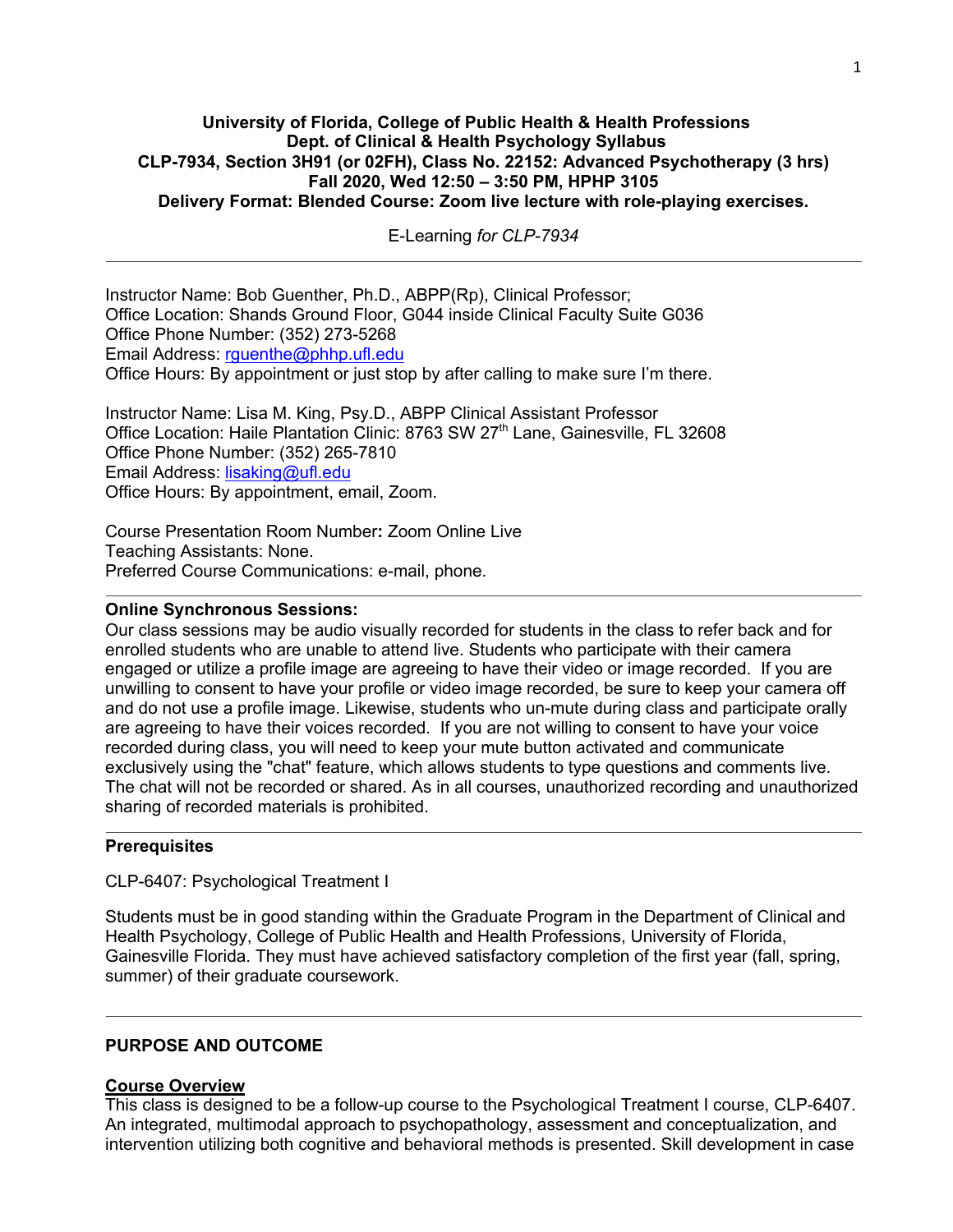conceptualization and cognitive behavioral therapy is stressed via readings, demonstrations, role playing, written assignments, videos and instruction.

### **Relation to Program Outcomes**

Graduates of the UF CHP graduate program are expected to become licensed clinical psychology practitioners in their future positions. They may focus on research, but they are also expected to be fully competent psychotherapy practitioners. This is among the Department's advanced courses preparing graduate students as providers of psychological treatments. Dedication to the tasks of this course will prepare our graduate students for that role in graduate school and throughout their careers. Through readings, writing assignments, role plays, classroom discussions, and supplemental video demonstrations of techniques, the students will build upon their foundational understanding of Cognitive Behavioral Therapy and enhance the developing skills of psychotherapists-in-training. Students will demonstrate their ability to apply empirically-validated techniques to assess, conceptualize, and treat patients from a cognitive-behavioral orientation. Specific skills to be discussed and developed include Cognitive-Behavioral Therapy (CBT), Motivational Interviewing, Acceptance and Commitment Therapy (ACT) and Dialectical Behavior Therapy (DBT). Additionally, students will develop and demonstrate the ability to formulate a clear biopsychosocial case conceptualization and utilize it to shape the course of therapy with their patients. Students will demonstrate proficiency with case conceptualizations through written assignments throughout the course. Reading assignments are selected to highlight empirical, methodological and practical aspects of psychotherapy, designed to enhance students' understanding of the theoretical underpinnings of these popular therapeutic techniques.

### **Course Objectives and/or Goals**

Upon successful completion of the course, students should be able to:

- 1. Identify psychological phenomena and data that form the basis for assessment in CBT practice and apply CBT assessment methods (Program Goal: Assessment)
- 2. Demonstrate the ability to formulate and write a clear conceptualization a therapy case from a (specific) Cognitive Behavioral Therapy perspective with actual cases. (Program Goal: Intervention)
- 3. Differentiate the common and varied "world views" of various cognitive-behavioral approaches. (Program Goal: Intervention; Scientific Foundations)
- 4. Enrich student capacity to integrate relevant diversity factors into their assessment of the patient/client's presenting concerns and to the therapeutic interaction. (Program Goal: Diversity)
- 5. Explore, demonstrate understanding, evaluate critically, and clinically apply in-depth theoretical concepts of Cognitive Behavioral Therapy, Dialectical Behavior Therapy, Acceptance and Commitment Therapy, and Motivational Interviewing. (Program Goal: Intervention)
- 6. Discriminate and respond therapeutically in an accurate and consistent manner to patient symptoms, clinical content, and interpersonal and relational dimensions of patients in the context of Cognitive Behavioral Therapy, Dialectical Behavior Therapy, Acceptance and Commitment Therapy, and Motivational Interviewing. (Program Goal: Intervention)
- 7. Demonstrate a working appreciation of the distinction between process and outcome in psychotherapy. (Program Goal: Intervention)

### **Instructional Methods**

This course will utilize selected readings to prepare students for in-class discussions and role play exercises. Students will be expected to complete required readings and demonstrate a basic understanding of the reading through summary papers and engagement in classroom discussion based upon and building from the readings. Instruction related to the weekly topics will be presented in various formats to include instructor-led presentations, video demonstrations of therapeutic techniques and role play exercises. Students will learn how to develop and utilize a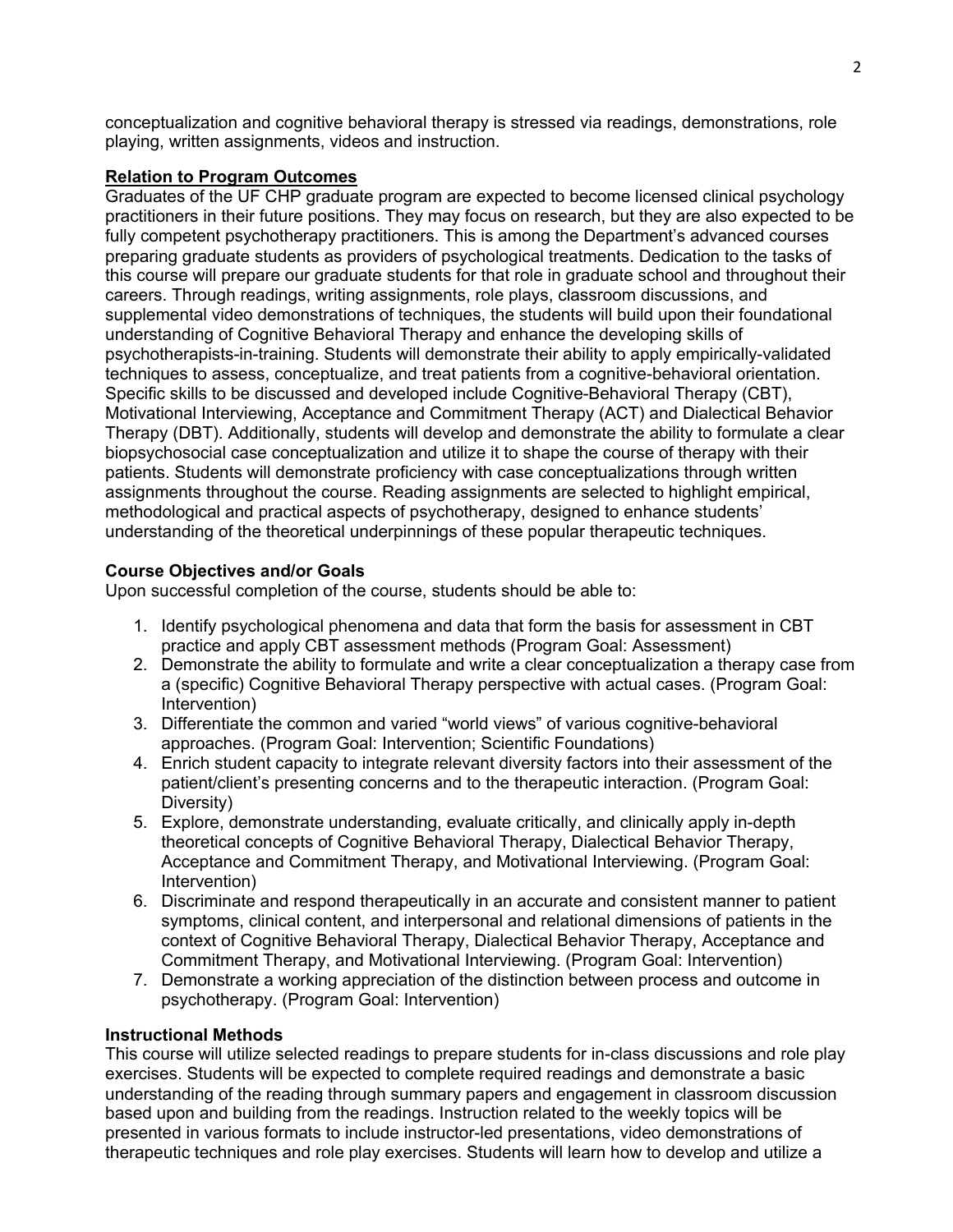case conceptualization and will complete practice writings on fictitious cases, before then selecting and writing about a current or past patient.

## *What is expected of you?*

The student is expected to participate in classroom discussions and role-playing activities. Instructors will observe and evaluate the quality of each student's participation in these activities. Students are expected to demonstrate ability to think critically and quickly, communicate effectively, stimulate discussion, respond to challenging questions, appropriately accept positive and critical feedback and consider incorporating feedback for change in therapeutic methods and approaches. Although classroom participation will not factor into the grade, unacceptable participation may result in course failure if felt to be frankly inadequate.

Attendance of class is mandatory. Two or more unexcused absences will result in failure of the course. In the case of unavoidable absences, such as illness or other concerns, students will contact the instructor(s) as soon as possible and will be responsible for demonstration of making up missed work and experiences. Students who miss lectures are expected to acquire lecture notes and/or recordings (be very careful regarding PMI) from other students who attended and provide feedback to peers in accordance with session requirements.

Participation in all class sessions is required. Personal issues with respect to class attendance or fulfillment of course requirements will be addressed on an individual basis. If you must miss a class because of a foreseeable conflict (i.e., professional conference, athletic competition, religious observance, etc.) you are expected to notify us immediately to arrange topic coverage and complete assigned tasks *prior* to the date when you will be absent.

Please note all faculty are bound by the UF policy for excused absences. For information regarding the UF Attendance Policy see the Registrar website for additional details:

## https://catalog.ufl.edu/ugrad/current/regulations/info/attendance.aspx

Note that requests to be excused from class for events such as family celebrations and/or reunions, vacation-related travel with friends or family, and other such events may be refused. Requests without sufficient advance warning may also be refused.

# **DESCRIPTION OF COURSE CONTENT**

### **Topical Outline/Course Schedule**

| Week | Date | Topic(s)                               | Readings                                                                                                            | <b>Assignment Due</b> |
|------|------|----------------------------------------|---------------------------------------------------------------------------------------------------------------------|-----------------------|
|      | 9/2  | Review of CBT                          | Dobson Chapters 1-3                                                                                                 | <b>Summary Paper</b>  |
|      |      | Individual<br>assessment               | https://www.apa.org/pubs/books/Culturally-Response-<br>Cognitive-Behavioral-Therapy-Second-Edition-Intro-Sample.pdf |                       |
| 2    | 9/9  | Cont CBT and Case<br>Conceptualization | Dobson Chs. 5-6                                                                                                     | <b>Summary Paper</b>  |
|      |      |                                        | https://uk.sagepub.com/sites/default/files/upm-                                                                     |                       |
|      |      |                                        | binaries/65811 Berman Chapter 1.pdf                                                                                 |                       |
|      |      |                                        | https://www.psychdb.com/ media/teaching/core/formulation.pdf                                                        |                       |
|      |      |                                        | https://www.psychdb.com/teaching/biopsychosocial-case-<br>formulation (mostly for table, and use in class)          |                       |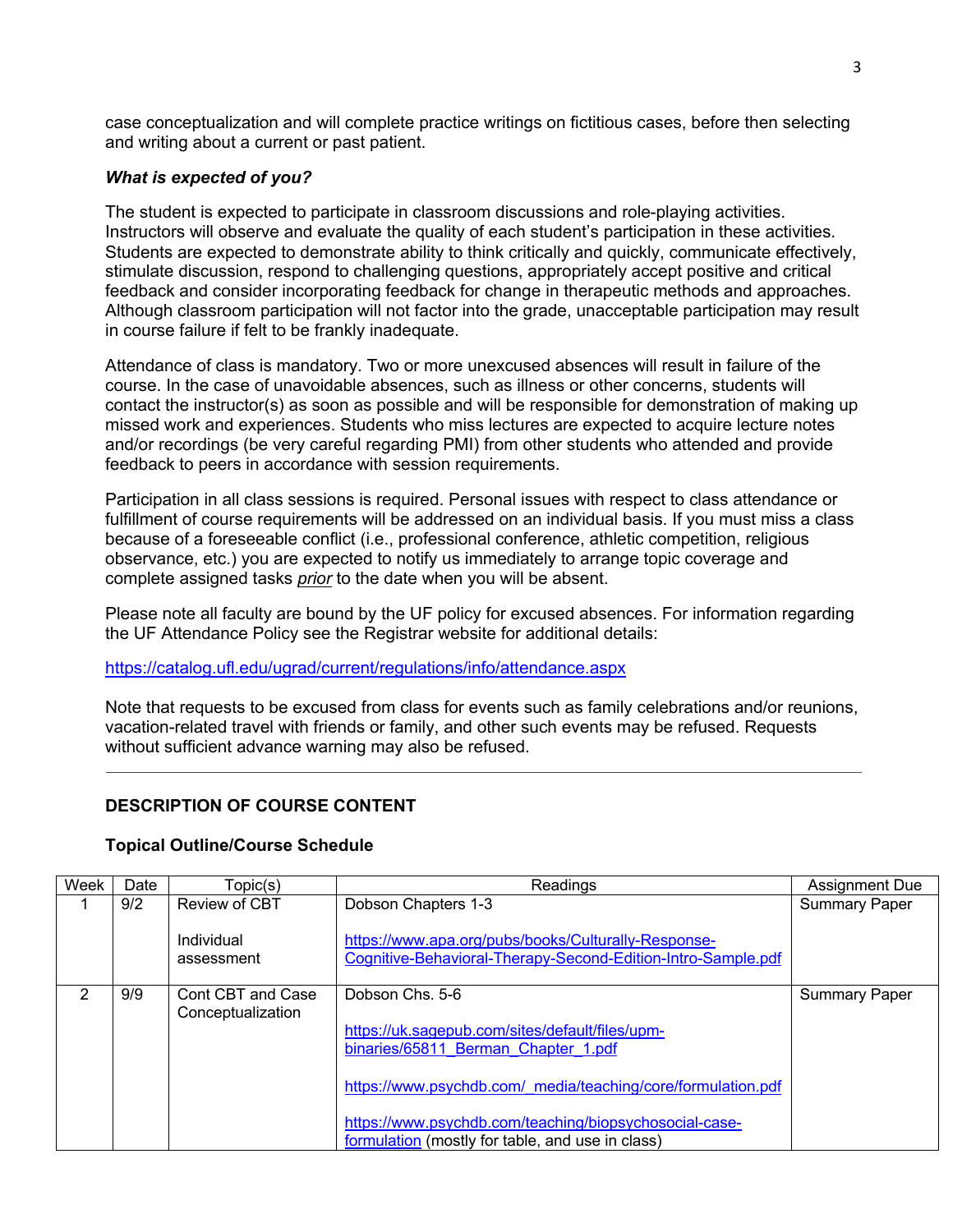| Week           | Date  | Topic(s)               | Readings                                                  | <b>Assignment Due</b>      |
|----------------|-------|------------------------|-----------------------------------------------------------|----------------------------|
| 3              | 9/16  | Cont CBT and Case      |                                                           | Case                       |
|                |       | Conceptualizations     |                                                           | Conceptualization          |
|                |       |                        |                                                           | assigned case              |
| $\overline{4}$ | 9/23  | Interviewing, Cont     | Miller and Rolnick (2012) Ch. 1 (free here):              |                            |
|                |       | CBT and Case           | https://www.guilford.com/excerpts/miller2_ch1.pdf         | <b>Summary Paper</b>       |
|                |       | Conceptualizations     |                                                           |                            |
|                |       |                        | Rolnick, Miller, and Butler (2008) Chs 1 - 9              |                            |
|                |       |                        |                                                           |                            |
| 5              | 9/30  | <b>DBT</b>             | Dobson Ch. 12; Linehan (1993) Ch 1-3                      | <b>Summary Paper</b>       |
|                |       |                        |                                                           | Case                       |
|                |       |                        |                                                           | Conceptualization          |
|                |       |                        |                                                           | from in-class<br>interview |
| 6              | 10/7  | <b>DBT</b>             | Linehan (2015) Ch.1 (free at this link):                  |                            |
|                |       |                        | https://www.guilford.com/excerpts/linehan7 ch1.pdf?t      | <b>Summary Paper</b>       |
|                |       |                        | Linehan (1993) Ch 4 - 6.                                  |                            |
| $\overline{7}$ | 10/14 | <b>DBT</b>             | Linehan (1993) Ch 7 - 9                                   | <b>Summary Paper</b>       |
| 8              | 10/21 | <b>DBT</b>             | Linehan (1993) Ch 10 - 12, 14                             | <b>Summary Paper</b>       |
| 9              | 10/28 | DBT Targets, chain,    |                                                           | Reflection Paper:          |
|                |       | missing links          |                                                           | <b>DBT</b>                 |
| 10             | 11/4  | <b>DBT</b> skills      |                                                           | Conceptualization          |
|                |       |                        |                                                           | from in-class              |
|                |       |                        |                                                           | interview                  |
| 11             | 11/11 | <b>HOLIDAY</b>         | Veteran's Day, Campus Closed                              |                            |
| 12             | 11/18 | <b>ACT</b>             | https://www.actmindfully.com.au/upimages/Dr Russ Harris - | Case from                  |
|                |       |                        | A Non-technical Overview of ACT.pdf                       | caseload:                  |
|                |       |                        |                                                           | Conceptualization          |
|                |       |                        | Harris (2017), Ch 1-7                                     | from theory of             |
|                |       |                        |                                                           | choice                     |
|                |       |                        |                                                           |                            |
|                |       |                        |                                                           | Presentation               |
|                |       |                        |                                                           |                            |
|                |       |                        |                                                           | <b>Summary Paper</b>       |
| 13             | 11/25 | <b>HOLIDAY</b>         | Thanksgiving, Campus Closed                               |                            |
| 14             | 12/2  | <b>ACT</b>             | <b>Harris 8 - 17</b>                                      | <b>Summary Paper</b>       |
|                |       |                        |                                                           |                            |
| 15             | 12/9  | <b>ACT/Termination</b> | Harris 18 - 24, 30 - 32                                   | <b>Summary Paper</b>       |

### **Course Materials and Technology**

#### **Required Textbooks:**

**Dobson, Keith S., Dozois, David J.A., (Eds.).** (2019). *Handbook of cognitive-behavioral therapies*. New York: The Guilford Press. ISBN 9781462538584

**Harris, Russ (2019).** *ACT Made Simple: An Easy-To-Read Primer on Acceptance and Commitment Therapy*. Oakland, CA: New Harbinger Publications. ISBN: 9781684033010

**Linehan, Marsha. (1993).** *Cognitive-behavioral treatment of borderline personality disorder.* New York: The Guilford Press. ISBN: 9780898621839

**Rollnick, Stephen, Miller, William R., Butler, Christopher C. (2008).** *Motivational interviewing in health care: helping patients change behavior.* New York: Guilford Press. ISBN: 9781593856137

#### **Recommended Textbooks:**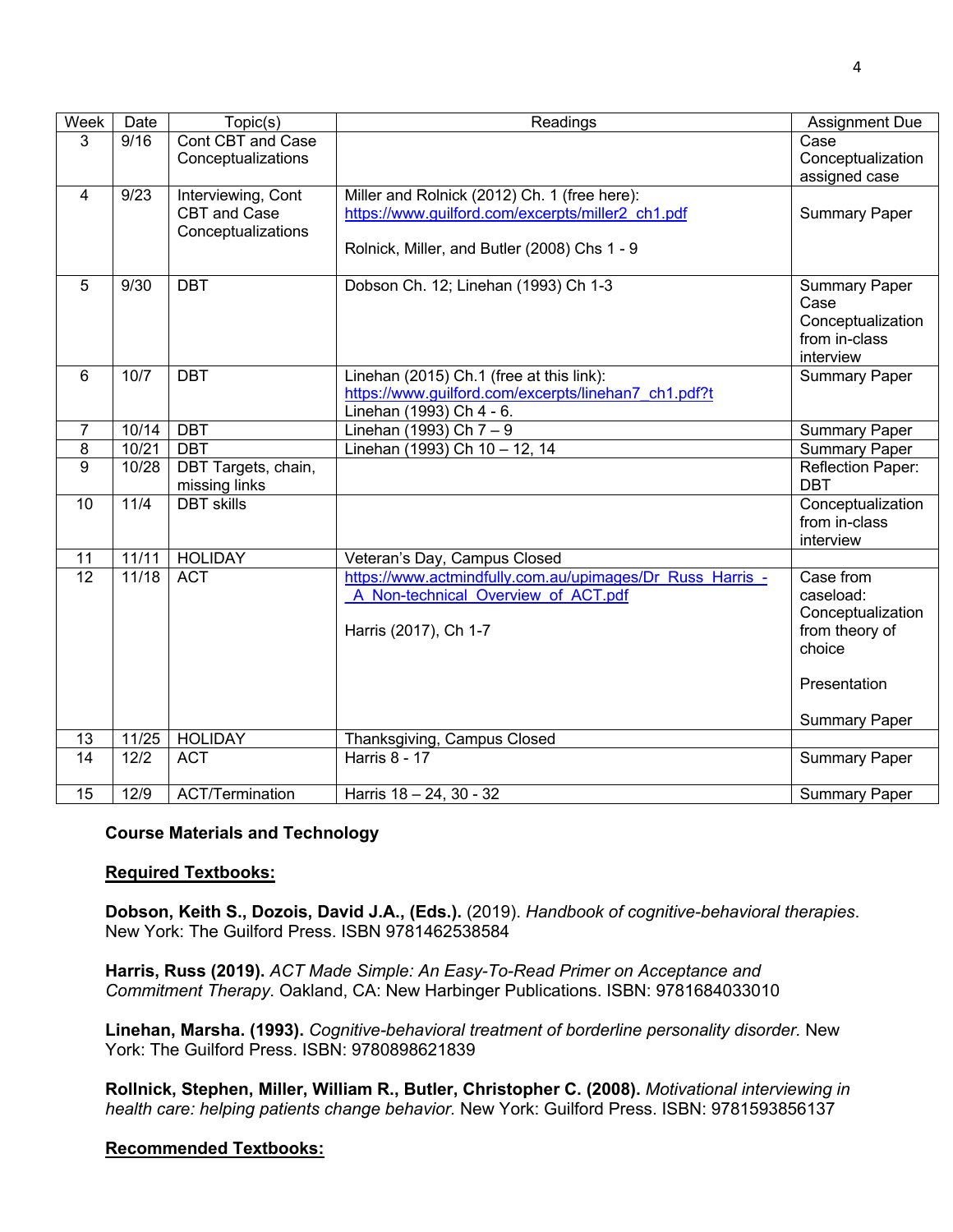**Linehan, Marsha. (2015).** *DBT skills training manual.* New York: The Guilford Press. ISBN: 9781462516995

**Miller, William R., Rollnick, Stephen. (2012).** *Motivational interviewing: helping people change.* New York: The Guilford Press. ISBN: 9781609182274

For technical support for this class, please contact the UF Help Desk at:

- Learning-support@ufl.edu
- (352) 392-HELP select option 2
- https://lss.at.ufl.edu/help.shtml

## **ACADEMIC REQUIREMENTS AND GRADING**

### **Assignments**

Summary Papers (20%): Summary papers are to be 1-3 paragraphs *per each chapter of reading* for the week and are due at the beginning of class, to be submitted via Canvas. The summary is to include important concepts from the reading, including therapeutic procedures and a general awareness of the evidence base for treatment approaches. These papers are NOT an outline of the research or the entire chapter/reading assignment, rather, a demonstration of completion of the readings and an understanding of the concepts.

Brief Case Conceptualization Write-Ups (20%)

- 1. A brief case conceptualization write-up of the cases presented in class and the mockinterviews conducted in class will be due at the beginning of classes as noted in the schedule.
- 2. The write-up should be *not more than* two pages and should address the following questions:
	- a. Presenting Problem
	- b. How the presenting problem would be conceptualized according to the theoretical presentation discussed in the previous class(es). This includes brief statements about what the foundational/biological contributing factors are, what keeps the concerns going, what protective factors they have, and what the initial plan would be to target the problems.
	- c. Issues of diversity that impact the problem presentation or may (and how) impact work with this individual, especially taking into account your own background and worldview.

Case Conceptualization of actual case Write up and Presentation (40%); Same as above, only with a current or former patient, with all identifying information changed to protect the patient. This assignment is due on Week 12 (November 18, 2020). Presentation will be an oral presentation to the class to demonstrate proficiency in orally presenting relevant clinical information, as one will be required to do throughout their careers when referring cases to colleagues.

Class Participation and Role Plays (20%): Students will demonstrate developing mastery of concepts through class discussion participation and role plays.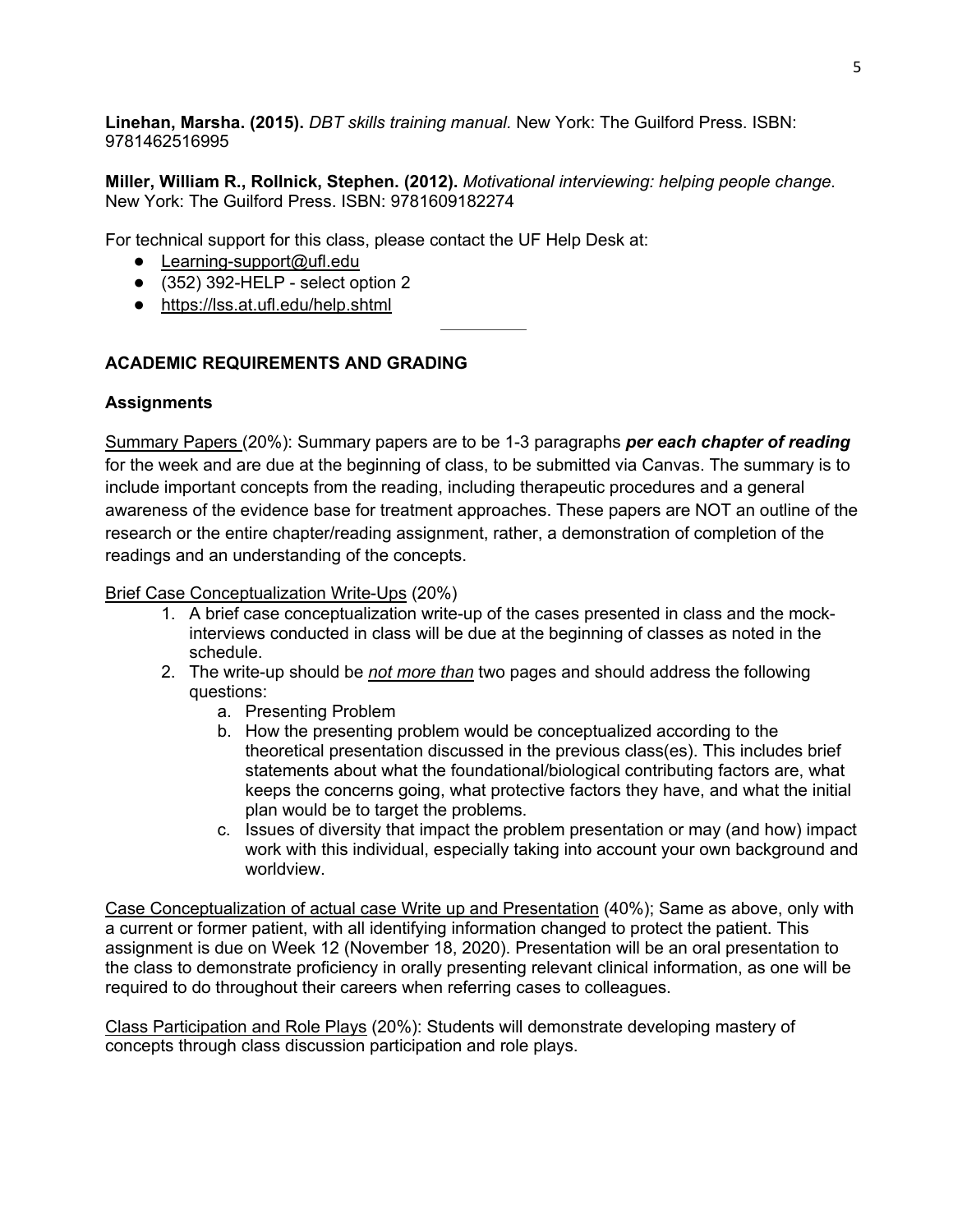#### **Grading Scale:**

| <b>Points</b>          | 93- | $90 -$ | $87 -$ | $\vert$ 83- | 80- | 77.       | 73- | 70- | 67- | 63- | 60-  | <b>Below</b> |
|------------------------|-----|--------|--------|-------------|-----|-----------|-----|-----|-----|-----|------|--------------|
| earned                 | 100 | 92     | 89     | 86          | 82  | 70        | 76  | 72  | 69  | 66  | 62   | 60           |
| <b>Letter</b><br>Grade |     |        | B١     |             | B-  | $\bigcap$ |     |     | D+  |     | – ∪− |              |

#### **Final Grades:**

| ∟etter<br>Grade        | ∽   | А-   | $B+$ |                 | В-   | $C+$ | $\rightarrow$<br>v | $\sim$<br>v. | D+  |     | D-   | Е   | <b>WF</b> |     | <b>NG</b> | S-<br>u |
|------------------------|-----|------|------|-----------------|------|------|--------------------|--------------|-----|-----|------|-----|-----------|-----|-----------|---------|
| Grade<br><b>Points</b> | 4.0 | 3.67 | 3.33 | $\Omega$<br>J.U | 2.67 | 2.33 | ററ<br>Z.U          | .67<br>-     | .33 | ט.ו | 0.67 | 0.0 | 0.0       | v.v | 0.0       | 0.0     |

For greater detail on the meaning of letter grades and university policies related to them, see the Registrar's Grade Policy regulations at: http://gradcatalog.ufl.edu/content.php?catoid=10&navoid=2020#grades

#### **Exam Policy Policy Related to Make up Exams or Other Work**

Any requests for make-ups due to technical issues MUST be accompanied by the ticket number received from LSS when the problem was reported to them. The ticket number will document the time and date of the problem. You MUST e-mail us within 24 hours of the technical difficulty if you wish to request a make-up.

#### **Policy Related to Required Class Attendance**

Attendance of class is mandatory. Three or more unexcused absences will result in failure of the course. Missed classes due to illness will require demonstration of making up missed work and experiences. If students must be absent, it is expected they will contact the instructor as soon as possible and be responsible for any missed material. Students who miss lectures are expected to acquire lecture notes from other students who attended.

We expect you to attend and to be prepared to participate in all class sessions. Personal issues with respect to class attendance or fulfillment of course requirements will be handled on an individual basis. If you must miss a class because of a foreseeable conflict (i.e., professional conference, athletic competition, religious observance, etc.) you are expected to notify us immediately to set-up alternative arrangements *prior* to the date when you will be absent. Please note all faculty are bound by the UF policy for excused absences.

Excused absences must be consistent with university policies in the Graduate Catalog (http://gradcatalog.ufl.edu/content.php?catoid=10&navoid=2020#attendance) and require appropriate documentation. Additional information can be found here: https://catalog.ufl.edu/ugrad/current/regulations/info/attendance.aspx

### **STUDENT EXPECTATIONS, ROLES, AND OPPORTUNITIES FOR INPUT**

#### **Expectations Regarding Course Behavior**

You are expected to approach this class in a professional manner, as you would therapy with an individual client. In demonstrating your professional comportment, you will show your peers and instructors respect by silencing your cell phone, abstaining from communicating electronically with others via various platforms, and refrain from working on other documents/projects, engaging in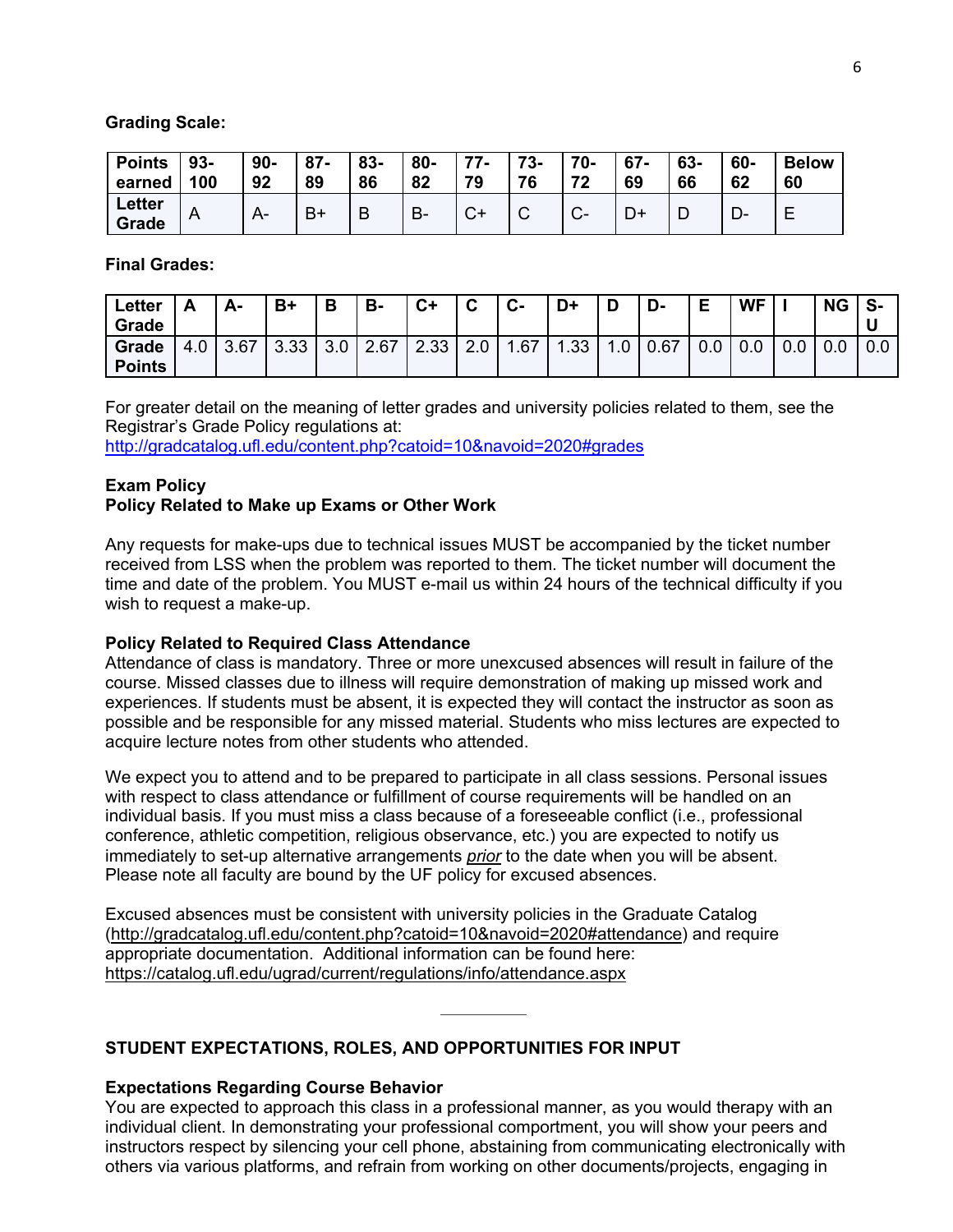social media, or browsing the internet while in class. Laptops and tablets will be permitted for notetaking purposes, and may be required for taking quizzes. Audio or video recording is not be permitted without prior consent, and will not be permitted during presentation of clinical cases, without exception. You are expected to come to class prepared to discuss the assigned readings. Summary papers will be used to assess the extent to which students are keeping up with the readings. Written assignments will be collected at the beginning of class.

Students will be expected to present written case conceptualizations for each clinical case presented, participate in class discussion, and role plays in class. Students will present a case conceptualization to the class of a former or existing case, from the theoretic perspective of their choosing. Students will be provided with feedback on their developing therapy skills by the instructor and by peers. As this can be anxiety-provoking, those providing critiques must be sensitive to issues of vulnerability to criticism. Criticism must be constructive in nature and provided gently and respectfully. Praise is strongly encouraged. Specific case material may NOT be shared with others who are not also attending this course. General themes, principles and techniques can be widely shared as long as there is NO SHARING of PHI or any other information about the therapist or patient that could be offensive if overheard by those persons or any other person sensitive to issues of confidentiality.

### **Communication Guidelines**

Discussions about cases that may involve PHI or which may describe therapist behaviors should be limited to the classroom during class sessions. We will not use Canvas chat functions for such discussions.

### **Academic Integrity**

Students are expected to act in accordance with the University of Florida policy on academic integrity. As a student at the University of Florida, you have committed yourself to uphold the Honor Code, which includes the following pledge:

### "**We, the members of the University of Florida community, pledge to hold ourselves and our peers to the highest standards of honesty and integrity**."

You are expected to exhibit behavior consistent with this commitment to the UF academic community, and on all work submitted for credit at the University of Florida, the following pledge is either required or implied:

### **"On my honor, I have neither given nor received unauthorized aid in doing this assignment."**

It is your individual responsibility to know and comply with all university policies and procedures regarding academic integrity and the Student Honor Code. Violations of the Honor Code at the University of Florida will not be tolerated. Violations will be reported to the Dean of Students Office for consideration of disciplinary action. For additional information regarding Academic Integrity, please see Student Conduct and Honor Code or the Graduate Student Website for additional details:

https://www.dso.ufl.edu/sccr/process/student-conduct-honor-code/ http://gradschool.ufl.edu/students/introduction.html

Please remember cheating, lying, misrepresentation, or plagiarism in any form is unacceptable and inexcusable behavior.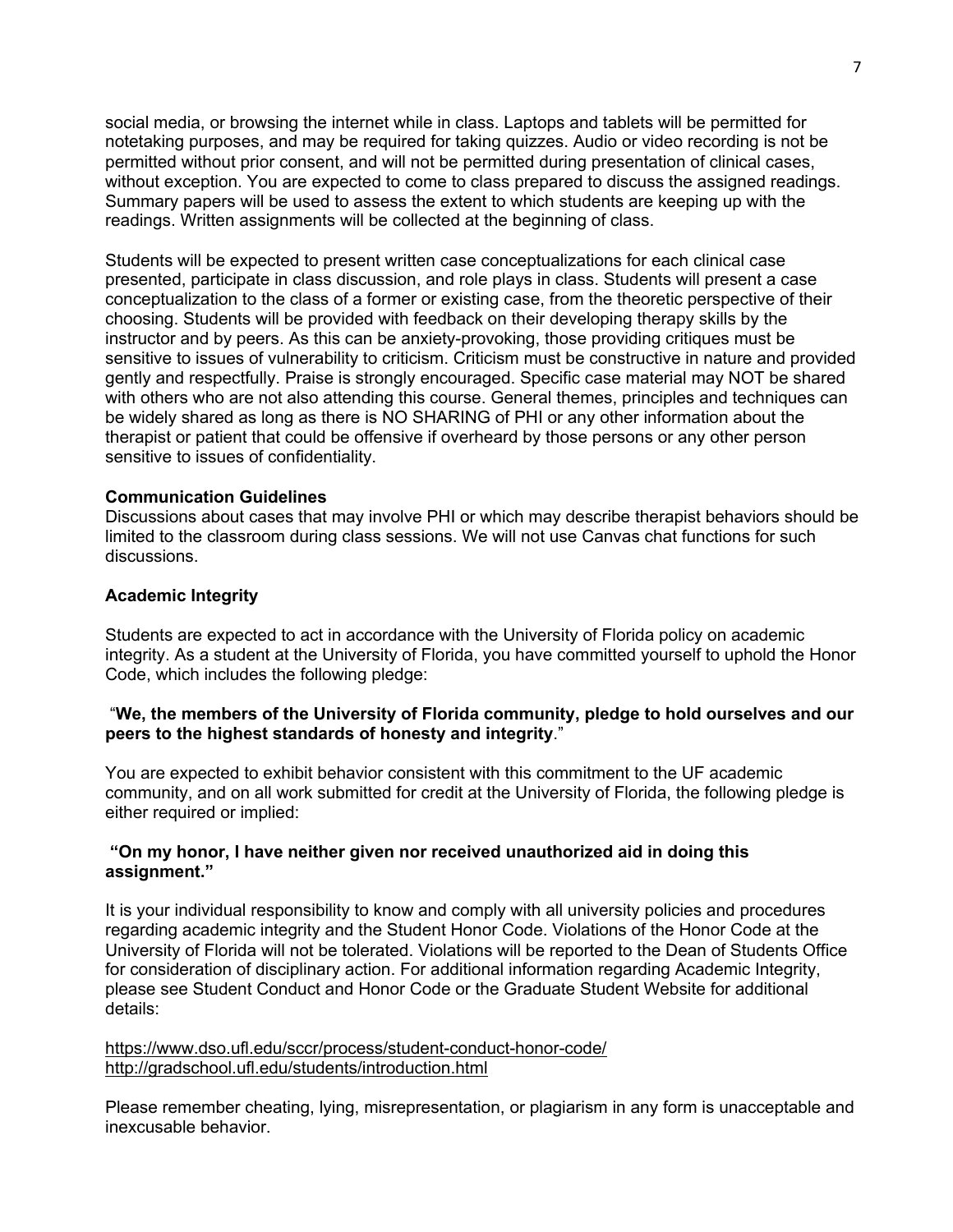#### **Online Faculty Course Evaluation Process**

Students are expected to provide professional and respectful feedback on the quality of instruction in this course by completing course evaluations online via GatorEvals. Guidance on how to give feedback in a professional and respectful manner is available at https://gatorevals.aa.ufl.edu/students/. Students will be notified when the evaluation period opens, and can complete evaluations through the email they receive from GatorEvals, in their Canvas course menu under GatorEvals, or via https://ufl.bluera.com/ufl/. Summaries of course evaluation results are available to students at https://gatorevals.aa.ufl.edu/public-results/.

#### **Policy Related to Guests Attending Class:**

Only registered students are permitted to attend class. However, we recognize that students who are caretakers may face occasional unexpected challenges creating attendance barriers. Therefore, by exception, a department chair or his or her designee (e.g., instructors) may grant a student permission to bring a guest(s) for a total of two class sessions per semester. This is two sessions total across all courses. No further extensions will be granted. Please note that guests are **not** permitted to attend either cadaver or wet labs. For additional information, please review the Classroom Guests of Students policy in its entirety. Link to full policy: http://facstaff.phhp.ufl.edu/services/resourceguide/getstarted.htm

### **SUPPORT SERVICES**

### **Accommodations for Students with Disabilities**

If you require classroom accommodation because of a disability, it is strongly recommended you register with the Dean of Students Office http://www.dso.ufl.edu within the first week of class or as soon as you believe you might be eligible for accommodations. The Dean of Students Office will provide documentation of accommodations to you, which you must then give to me as the instructor of the course to receive accommodations. Please do this as soon as possible after you receive the letter. Students with disabilities should follow this procedure as early as possible in the semester. The College is committed to providing reasonable accommodations to assist students in their coursework.

#### **Counseling and Student Health**

Students sometimes experience stress from academic expectations and/or personal and interpersonal issues that may interfere with their academic performance. If you find yourself facing issues that have the potential to or are already negatively affecting your coursework, you are encouraged to talk with an instructor and/or seek help through University resources available to you.

- The Counseling and Wellness Center 352-392-1575 offers a variety of support services such as psychological assessment and intervention and assistance for math and test anxiety. Visit their web site for more information: http://www.counseling.ufl.edu. On line and in person assistance is available.
- You Matter We Care website: http://www.umatter.ufl.edu/. If you are feeling overwhelmed or stressed, you can reach out for help through the You Matter We Care website, which is staffed by Dean of Students and Counseling Center personnel.
- The Student Health Care Center at Shands is a satellite clinic of the main Student Health Care Center located on Fletcher Drive on campus. Student Health at Shands offers a variety of clinical services. The clinic is located on the second floor of the Dental Tower in the Health Science Center. For more information, contact the clinic at 392-0627 or check out the web site at: https://shcc.ufl.edu/
- Crisis intervention is always available 24/7 from: